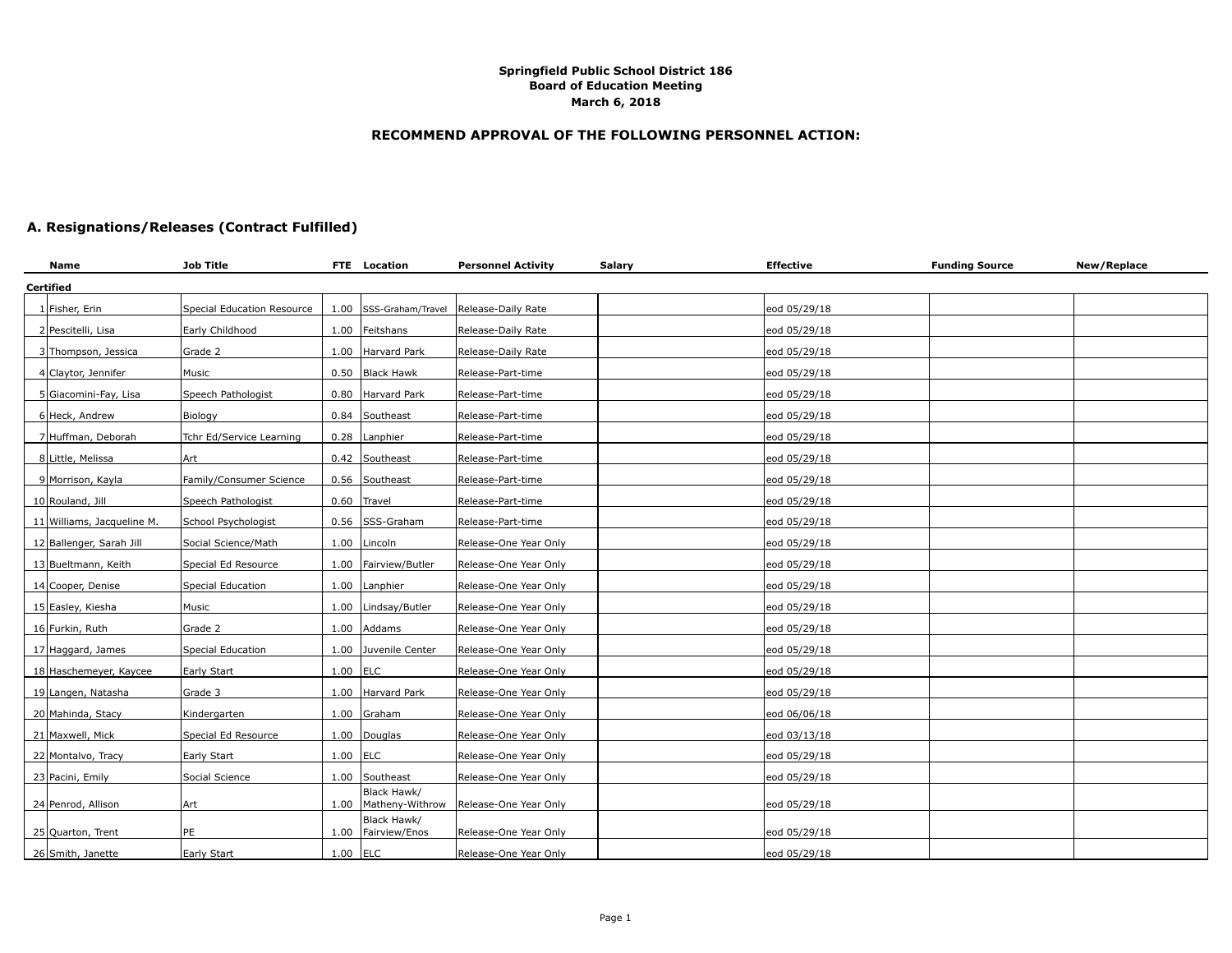## **RECOMMEND APPROVAL OF THE FOLLOWING PERSONNEL ACTION:**

| 27 Smith, Rachael          | Grade 1                      |            | 1.00 Marsh             | Release-One Year Only         | eod 05/29/18 |  |
|----------------------------|------------------------------|------------|------------------------|-------------------------------|--------------|--|
| 28 Watts, Lisa             | Grade 4                      |            | 1.00 Hazel Dell        | Release-One Year Only         | eod 05/29/18 |  |
| 29 West, Ashley            | Grade 1 CSR                  |            | 1.00 Butler            | Release-One Year Only         | eod 05/29/18 |  |
| 30 Wilson, Anthony         | Art                          |            | 1.00 Lanphier          | Release-One Year Only         | eod 05/29/18 |  |
| 31 Woodson, Mathew         | Music                        |            | 1.00 Dubois            | Release-One Year Only         | eod 05/29/18 |  |
| 32 Yoho, Brock             | Social Studies               |            | 1.00 Lanphier          | Release-One Year Only         | eod 05/29/18 |  |
| 33 Young, Morgan           | Grade 2                      |            | 1.00   Laketown        | Release-One Year Only         | eod 05/29/18 |  |
| 34 Ziccarelli, Andrea      | Early Start                  | $1.00$ ELC |                        | Release-One Year Only         | eod 05/29/18 |  |
| 35 Fieldbinder, Colleen    | Alternative Education        |            | 1.00   Lincoln Prairie | Release-Alternative Education | eod 05/29/18 |  |
| 36 Rambach, Steve          | Post Secondary Coach         |            | 1.00   Lanphier        | Release-Post Secondary Coach  | eod 05/29/18 |  |
| 37 Collins, Michael        | Permanent Substitute Teacher |            | 1.00 Southeast         | Release-Permanent Substitute  | eod 05/29/18 |  |
| 38 Nelson Knox, Vanessa    | Permanent Substitute Teacher |            | 1.00 Lanphier          | Release-Permanent Substitute  | eod 05/29/18 |  |
| 39 Shanklin, Charles Jr.   | Permanent Substitute Teacher |            | 1.00 Southeast         | Release-Permanent Substitute  | eod 05/29/18 |  |
| 40 Weed, Emerson           | Permanent Substitute Teacher |            | 1.00 Lanphier          | Release-Permanent Substitute  | eod 05/29/18 |  |
| 41 Williams, Jacqueline E. | Permanent Substitute Teacher |            | 1.00 Springfield       | Release-Permanent Substitute  | eod 05/29/18 |  |
| 42 Charles, Kassandra      | School Psychologist Intern   |            | 1.00 SSS-Graham        | Release-Intern                | eod 05/29/18 |  |
| 43 Duke, Morgan            | Social Work Intern           |            | 1.00 SSS-Graham        | Release-Intern                | eod 05/29/18 |  |
| 44 Potts, Heather          | School Psychologist Intern   |            | 1.00 SSS-Graham        | Release-Intern                | 08/01/18     |  |
| 45 Beck, Heidi             | Family/Consumer Science      |            | 0.14 Lanphier          | Release-Addn Time             | eod 05/29/18 |  |
| 46 Becker, Libby           | Grade 6 Guided Tutorial      |            | 0.17   Franklin        | Release-Addn Time             | eod 05/29/18 |  |
| 47 Benning, Paul           | Special Education            |            | 0.14   Lanphier        | Release-Addn Time             | eod 05/29/18 |  |
| 48 Brewer, Dave            | PE                           |            | 0.17 Franklin          | Release-Addn Time             | eod 05/29/18 |  |
| 49 Bucher, Brenda          | Special Education            |            | 0.14   Lanphier        | Release-Addn Time             | eod 05/29/18 |  |
| 50 Casey, Joe              | Science                      |            | 0.14 Lanphier          | Release-Addn Time             | eod 05/29/18 |  |
| 51 Chaparro, Lindsay       | Special Education            |            | $0.17$ Grant           | Release-Addn Time             | eod 05/29/18 |  |
| 52 Cooper, Denise          | <b>Special Education</b>     |            | 0.14 Lanphier          | Release-Addn Time             | eod 05/29/18 |  |
| 53 Devlin, Karri           | Gradpoint                    |            | 0.14 Springfield       | Release-Addn Time             | eod 05/29/18 |  |
| 54 Dirksen, Abbey          | Family/Consumer Science      |            | 0.14 Southeast         | Release-Addn Time             | eod 05/29/18 |  |
| 55 Ford, Sarah             | Special Education            |            | 0.14   Lanphier        | Release-Addn Time             | eod 05/29/18 |  |
| 56 Harris, Tim             | Alternative Ed               |            | $0.14$ Gateway         | Release-Addn Time             | eod 05/29/18 |  |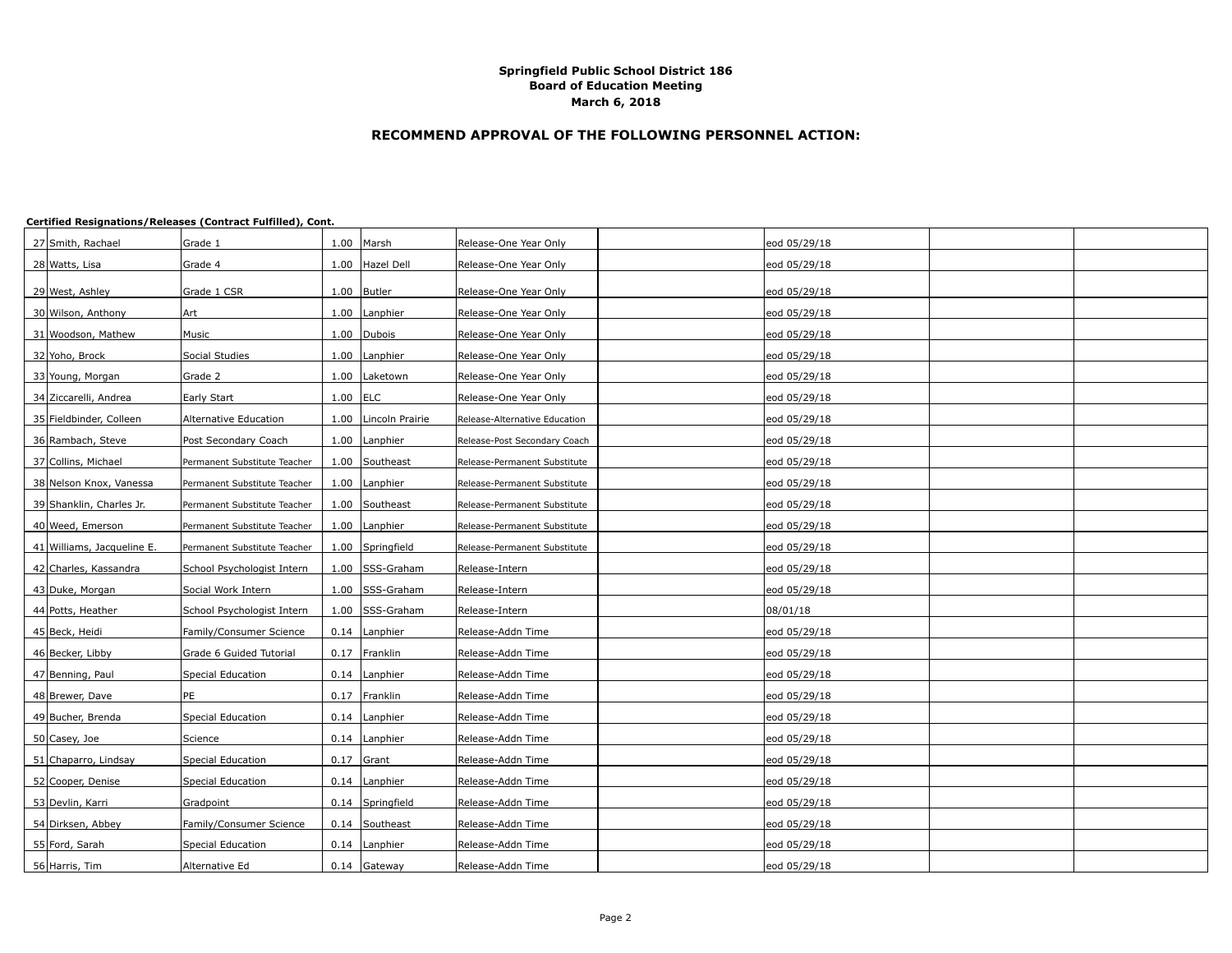## **RECOMMEND APPROVAL OF THE FOLLOWING PERSONNEL ACTION:**

| 57 Hunt, William          | Latin                                |      | Lanphier/<br>0.14 Southeast        | Release-Addn Time                            | eod 05/29/18 |  |
|---------------------------|--------------------------------------|------|------------------------------------|----------------------------------------------|--------------|--|
|                           |                                      |      |                                    |                                              |              |  |
| 58 Jones, Tammy           | Grade 7 Guided Tutorial              |      | 0.17 Franklin                      | Release-Addn Time                            | eod 05/29/18 |  |
| 59 Knoepfle, Dave         | Math                                 |      | 0.17 Franklin                      | Release-Addn Time                            | eod 05/29/18 |  |
| 60 Koeppel, Eric          | German                               |      | 0.14 Springfield                   | Release-Addn Time                            | eod 05/29/18 |  |
| 61 Lombard, Sharon        | $A+$                                 |      | 0.14 Springfield                   | Release-Addn Time                            | eod 05/29/18 |  |
| 62 McCormick, Steve       | Special Education                    |      | 0.14 Lanphier                      | Release-Addn Time                            | eod 05/29/18 |  |
| 63 Nesbit, Angie          | Grade 8 Guided Tutorial              |      | 0.17 Franklin                      | Release-Addn Time                            | eod 05/29/18 |  |
| 64 Patton, Jodi           | Computer Science                     | 0.14 | Lanphier/Southeast<br>/Springfield | Release-Addn Time                            | eod 05/29/18 |  |
| 65 Schweickart, Torsten   | German                               |      | 0.21 Springfield                   | Release-Addn Time                            | eod 05/29/18 |  |
| 66 Snyder, Stephanie      | <b>Special Education</b>             |      | $0.17$ Grant                       | Release-Addn Time                            | eod 05/29/18 |  |
| Streeter-Montgomery,      |                                      |      |                                    |                                              |              |  |
| 67 Barbara                | PE                                   |      | 0.17 Franklin                      | Release-Addn Time                            | eod 05/29/18 |  |
| 68 Taylor, Adam           | Special Education                    |      | 0.14 Lanphier                      | Release-Addn Time                            | eod 05/29/18 |  |
| 69 White, Christy         | <b>Special Education</b>             |      | $0.17$ Grant                       | Release-Addn Time                            | eod 05/29/18 |  |
| 70 Ziebler, Chelsey       | Family/Consumer Science              |      | $0.14$ Lanphier                    | Release-Addn Time                            | eod 05/29/18 |  |
| 71 Armstrong, Dawn        | Grade 3                              |      | 1.00   Matheny-Withrow             | Release-Addn 30 minutes                      | eod 05/29/18 |  |
| 72 Averbeck-Dace, Donna   | <b>Emotionally Disabled</b>          |      | 1.00   Matheny-Withrow             | Release-Addn 30 minutes                      | eod 05/29/18 |  |
| 73 Berberet, Jamie        | Reading                              |      | 1.00 Matheny-Withrow               | Release-Addn 30 minutes                      | eod 05/29/18 |  |
| 74 Booth, Joleen          | Curr Support/Interventionist         |      | 1.00 Matheny-Withrow               | Release-Addn 30 minutes                      | eod 05/29/18 |  |
| 75 Brady Hanken, Kathleen | Kindergarten                         |      | 1.00   Matheny-Withrow             | Release-Addn 30 minutes                      | eod 05/29/18 |  |
| 76 Dabbs, Brett           | PE                                   |      | 1.00 Matheny-Withrow               | Release-Addn 30 minutes                      | eod 05/29/18 |  |
| 77 Delong, Michele        | Vocal Music                          |      | 1.00   Matheny-Withrow             | Release-Addn 30 minutes                      | eod 05/29/18 |  |
| 78 Frank, Kristine        | Grade 4                              |      | 1.00   Matheny-Withrow             | Release-Addn 30 minutes                      | eod 05/29/18 |  |
| 79 Garcia, Michelle       | Grade 5                              |      | 1.00   Matheny-Withrow             | Release-Addn 30 minutes                      | eod 05/29/18 |  |
| 80 Kaufmann, Sarah        | Speech Pathologist                   |      | 1.00 Matheny-Withrow               | Release-Addn 30 minutes                      | eod 05/29/18 |  |
| 81 Martin, Karen          | Grade 2                              |      | 1.00   Matheny-Withrow             | Release-Addn 30 minutes                      | eod 05/29/18 |  |
| 82 McCorkle, Stephanie    | Social Emotional Learner<br>Educator |      | 1.00   Matheny-Withrow             | Release-Addn 30 minutes                      | eod 05/29/18 |  |
| 83 Mitchell, Natalie      | Special Ed Resource                  |      | 1.00   Matheny-Withrow             | Release-Addn 30 minutes                      | eod 05/29/18 |  |
| 84 Motley, Diane          | Grade 3                              |      | 1.00   Matheny-Withrow             | Release-Addn 30 minutes                      | eod 05/29/18 |  |
| 85 Oseland, Mary          | Curr Support/Interventionist         |      |                                    | 1.00 Matheny-Withrow Release-Addn 30 minutes | eod 05/29/18 |  |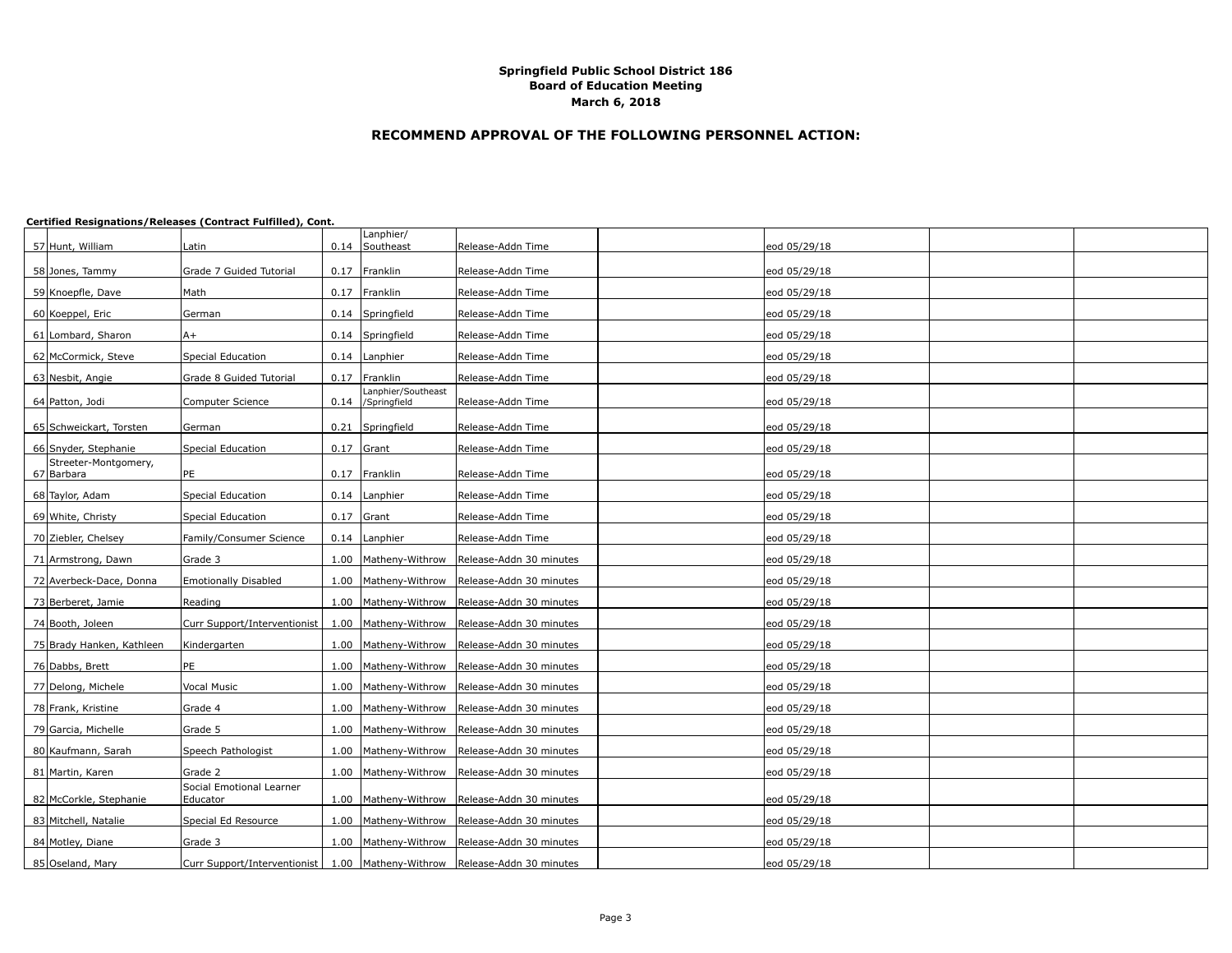## **RECOMMEND APPROVAL OF THE FOLLOWING PERSONNEL ACTION:**

#### **Certified Resignations/Releases (Contract Fulfilled), Cont.**

| 86 Parkinson, Vanessa     | Grade 1                |               |                        | 1.00 Matheny-Withrow Release-Addn 30 minutes     | eod 05/29/18                                  |  |
|---------------------------|------------------------|---------------|------------------------|--------------------------------------------------|-----------------------------------------------|--|
| 87 Penrod, Allison        | Art                    |               |                        | 1.00 Matheny-Withrow Release-Addn 30 minutes     | eod 05/29/18                                  |  |
| 88 Phillips, Michelle     | Cross Categorical      |               |                        | 1.00   Matheny-Withrow   Release-Addn 30 minutes | eod 05/29/18                                  |  |
| 89 Pride-Boatman, Laundra | Grade 2                |               |                        | 1.00 Matheny-Withrow Release-Addn 30 minutes     | eod 05/29/18                                  |  |
| 90 Reynolds, Amanda       | Literacy Coach         |               |                        | 1.00   Matheny-Withrow   Release-Addn 30 minutes | eod 05/29/18                                  |  |
| 91 Reynolds, Katie        | Social Worker          |               |                        | 1.00 Matheny-Withrow Release-Addn 30 minutes     | eod 05/29/18                                  |  |
| 92 Shepherd, Tosha        | Grade 1                |               |                        | 1.00   Matheny-Withrow   Release-Addn 30 minutes | eod 05/29/18                                  |  |
| 93 Taylor, Leslie         | Math Coach             |               |                        | 1.00 Matheny-Withrow Release-Addn 30 minutes     | eod 05/29/18                                  |  |
| 94 Taylor, Michelle       | Grade 4                |               |                        | 1.00   Matheny-Withrow   Release-Addn 30 minutes | eod 05/29/18                                  |  |
| 95 Vogel, Brianne         | Kindergarten           |               |                        | 1.00   Matheny-Withrow   Release-Addn 30 minutes | eod 05/29/18                                  |  |
| 96 Volker, Dianne         | Special Ed Resource    |               |                        | 1.00 Matheny-Withrow Release-Addn 30 minutes     | eod 05/29/18                                  |  |
| 97 Westfall, Katrina      | Grade 5                |               |                        | 1.00   Matheny-Withrow   Release-Addn 30 minutes | eod 05/29/18                                  |  |
| 98 Berberet, Jamie        | SIG Consulting Teacher | 0.50          | Matheny-Withrow        | Release-Addn stipend                             | eod 05/29/18                                  |  |
| 99 Brady Hanken, Kathleen | SIG Consulting Teacher | 1.00          | Matheny-Withrow        | Release-Addn stipend                             | eod 05/29/18                                  |  |
| 100 Delong, Michelle      | SIG Consulting Teacher | 0.50          | Matheny-Withrow        | Release-Addn stipend                             | eod 05/29/18                                  |  |
| 101 McCorkle, Stephanie   | SIG Consulting Teacher | 1.00          | Matheny-Withrow        | Release-Addn stipend                             | eod 05/29/18                                  |  |
| 102 Motley, Diane         | SIG Consulting Teacher | 0.50          | Matheny-Withrow        | Release-Addn stipend                             | eod 05/29/18                                  |  |
| 103 Parkinson, Vanessa    | SIG Consulting Teacher | 1.00          | Matheny-Withrow        | Release-Addn stipend                             | eod 05/29/18                                  |  |
| 104 Taylor, Leslie        | SIG Consulting Teacher |               | 0.50   Matheny-Withrow | Release-Addn stipend                             | eod 05/29/18                                  |  |
|                           |                        |               |                        |                                                  |                                               |  |
| 105 Volker, Diane         | SIG Consulting Teacher |               | 0.50   Matheny-Withrow | Release-Addn stipend                             | eod 05/29/18                                  |  |
| 106 Berger, Matthew       | Permanent Substitute   | $1.00$ SHS    |                        | Resignation                                      | eod 3/2/18                                    |  |
| 107 Gathard, Leann        | Special Education      | 1.00          | Douglas                | Resignation                                      | end of the 2020-21 school year,<br>retirement |  |
| 108 McCann, Kelly         | Grade 1                | $1.00$   Enos |                        | Resignation                                      | eod 5/29/18                                   |  |
| 109 Ruyle, Timothy        | Grade 5                |               | 1.00 Wilcox            | Resignation                                      | end of the 2020-21 school year,<br>retirement |  |

#### **Classified**

| 1 Baker, Darcy  | <b>Family &amp; Community</b><br>Engagement Liaison |  | 1.00 Matheny-Withrow Release-Classified | leod 5/29/18 |  |
|-----------------|-----------------------------------------------------|--|-----------------------------------------|--------------|--|
| 2 Beasley, Beth | RN - non-certified (SIG)                            |  | 1.00 Matheny-Withrow Release-Classified | eod 5/29/18  |  |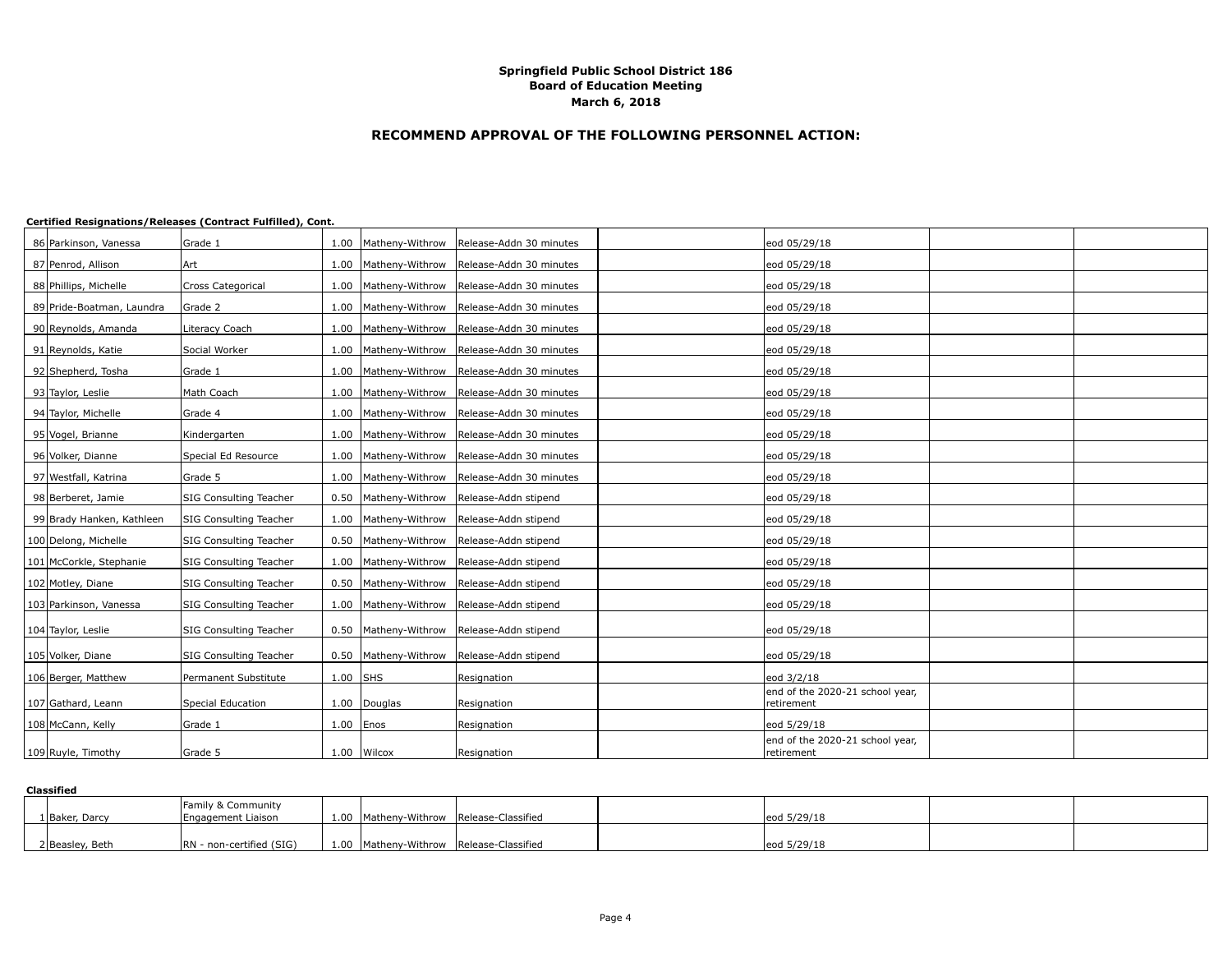## **RECOMMEND APPROVAL OF THE FOLLOWING PERSONNEL ACTION:**

| 3 Boggs, Stacia             | Alternative Programs<br><b>Transition Coach</b> | 1.00       | Douglas                | Release-Classified      | eod 5/29/18 |  |
|-----------------------------|-------------------------------------------------|------------|------------------------|-------------------------|-------------|--|
| 4 Hanson, Jessica           | Secretary IV - SIG                              |            | 0.75   Matheny-Withrow | Release-Classified      | eod 6/7/18  |  |
|                             |                                                 |            |                        |                         |             |  |
| 5 Jones, Caleb              | Educational Media Support Tech                  | 1.00       | Auxiliary Bldg         | Release-Classified      | eod 6/30/18 |  |
| 6 Jones, Calvin             | Truancy/Post-Secondary<br>Support               | $1.00$ LHS |                        | Release-Classified      | eod 5/29/18 |  |
|                             |                                                 |            | Calvary Baptist        |                         |             |  |
| 7 Moore, Patrick            | NAACP Alternative Ed Coord.                     | 1.00       | Church                 | Release-Classified      | eod 6/6/18  |  |
| 8 Romence, Michelle         | Asst. System Support Specialist                 |            | 1.00 Auxiliary Bldg    | Release-Classified      | eod 6/30/18 |  |
| 9 Schneider, Kathy          | Title I Media Assistant                         | $1.00$ IRC |                        | Release-Classified      | eod 5/29/18 |  |
| 10 Spencer, Horazina        | Screening Specialist Asst.                      | $1.00$ ELC |                        | Release-Classified      | eod 5/29/18 |  |
| 11 Trinh, Binh              | Educational Media Support Tech                  | 1.00       | Auxiliary Bldg         | Release-Classified      | eod 6/30/18 |  |
| 12 Whitaker-Currie, Felicia | Secretary I Floater                             | 1.00       | Various                | Release-Classified      | eod 6/7/18  |  |
| 13 Young, Dontell           | Crossing Guard Substitute                       |            | 1.00 Various           | Release-Classified      | eod 2/14/18 |  |
| 14 Brahma, Purnima          | Parent Educator (ES)                            | $1.00$ ELC |                        | Release-Parent Educator | eod 5/29/18 |  |
| 15 Richards, Mary           | Parent Educator (ES)                            | $1.00$ ELC |                        | Release-Parent Educator | eod 5/29/18 |  |
| 16 Rogers, Anthony          | Parent Educator (ES)                            | 1.00       | <b>ELC</b>             | Release-Parent Educator | eod 5/29/18 |  |
| 17 Ahmad, Ayesha            | PI/PAT Director                                 |            | 1.00 Wanless           | Release-Parent Educator | eod 6/22/18 |  |
| 18 Dobie-Snober, Diana      | Parent Educator (PAT)                           | 1.00       | Wanless                | Release-Parent Educator | eod 6/15/18 |  |
| 19 Hartman, Elizabeth       | Parent Educator (PAT)                           | 1.00       | Wanless                | Release-Parent Educator | eod 6/15/18 |  |
| 20 Johnson, Latoya          | Parent Educator (PAT)                           | 1.00       | Wanless                | Release-Parent Educator | eod 6/15/18 |  |
| 21 Valenti, Karen           | Parent Educator (PAT)                           |            | 1.00 Wanless           | Release-Parent Educator | eod 6/15/18 |  |
| 22 White, Lajewel           | Parent Educator (PAT)                           | 1.00       | Wanless                | Release-Parent Educator | eod 6/15/18 |  |
| 23 Deal, Tracy              | Parent Educator (Title I)                       | 1.00       | <b>LHS</b>             | Release-Parent Educator | eod 5/29/18 |  |
| 24 Gannar, Michelle         | Parent Educator (Title I)                       | 0.50       | Addams                 | Release-Parent Educator | eod 5/29/18 |  |
| 25 Hatchett, Tiffany        | Parent Educator (Title I)                       | $1.00$ JMS |                        | Release-Parent Educator | eod 5/29/18 |  |
| 26 Hay, Corrie              | Parent Educator (Title I)                       | 1.00       | Wilcox/Ridgely         | Release-Parent Educator | eod 5/29/18 |  |
| 27 Herbert, Merilyn         | Parent Educator (Title I)                       | 1.00       | Harvard Park           | Release-Parent Educator | eod 5/29/18 |  |
| 28 Allbritton, Tara         | Parent Educator (Title I)                       | 1.00       | Southern View          | Release-Parent Educator | eod 6/6/18  |  |
| 29 Johnson, Victoria        | Parent Ed. Coord (Title I)                      |            | 1.00 Bus. Serv. Center | Release-Parent Educator | eod 6/5/18  |  |
| 30 Miller, Naomi            | Parent Educator (Title I)                       | 0.50       | Fairview               | Release-Parent Educator | eod 5/29/18 |  |
| 31 Mobley, Dawn             | Parent Educator (Title I)                       | 0.50       | McClernand             | Release-Parent Educator | eod 5/29/18 |  |
| 32 Morris, Michelle         | Parent Educator (Title I)                       | 1.00       | Matheny-Withrow        | Release-Parent Educator | eod 5/29/18 |  |
| 33 Pipus, Aldean            | Parent Educator (Title I)                       | 1.00       | <b>GMS</b>             | Release-Parent Educator | eod 5/29/18 |  |
| 34 Randle, Tiffany          | Parent Educator (Title I)                       | 1.00 WMS   |                        | Release-Parent Educator | eod 5/29/18 |  |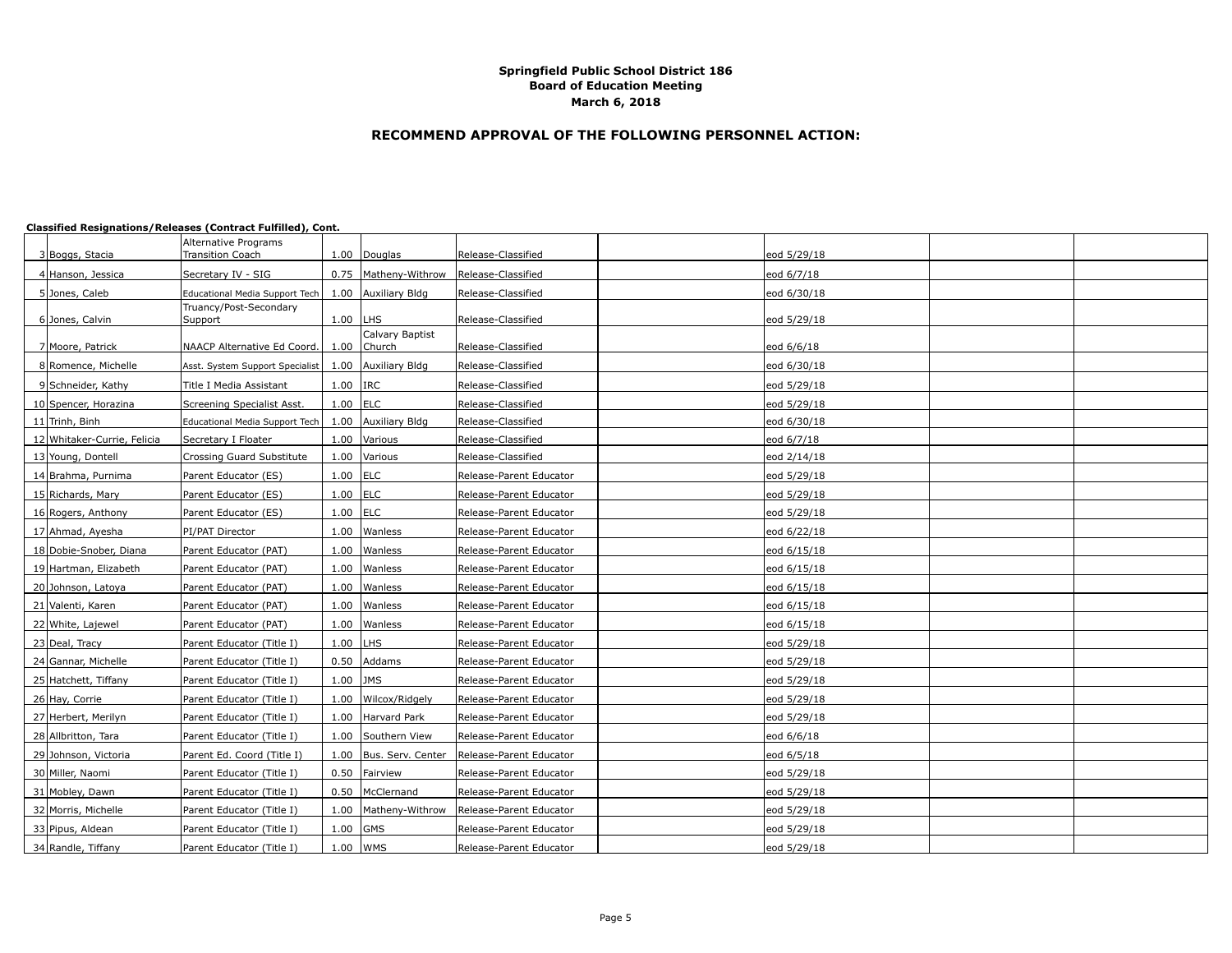# **RECOMMEND APPROVAL OF THE FOLLOWING PERSONNEL ACTION:**

|                       |                           |            | Laketown/Hazel         |                         |             |  |
|-----------------------|---------------------------|------------|------------------------|-------------------------|-------------|--|
| 35 Rhinehouse, Antone | Parent Educator (Title I) | 1.00       | Dell                   | Release-Parent Educator | eod 5/29/18 |  |
| 36 Senor, Kim         | Parent Educator (Title I) |            | 1.00 Graham            | Release-Parent Educator | eod 6/6/18  |  |
| 37 Stemmons, Aisha    | Parent Educator (Title I) | 1.00       | Butler/Enos            | Release-Parent Educator | eod 5/29/18 |  |
| 38 Tennial, Sylvia    | Parent Educator (Title I) | 1.00       | Feitshans              | Release-Parent Educator | eod 5/29/18 |  |
| 39 Thomas, Carlis     | Parent Educator (Title I) |            | 1.00 Dubois            | Release-Parent Educator | eod 5/29/18 |  |
| 40 Tinsley, Melanie   | Parent Educator (Title I) | 1.00       | Lee                    | Release-Parent Educator | eod 5/29/18 |  |
| 41 Waldinger, Shana   | Parent Educator (Title I) | 0.50       | <b>Black Hawk</b>      | Release-Parent Educator | eod 5/29/18 |  |
| 42 Walls, Monica      | Parent Educator (Title I) | 1.00       | <b>SSHS</b>            | Release-Parent Educator | eod 5/29/18 |  |
| 43 Agirbas, Amy       | Special Ed Attendant      | 1.00       | Butler                 | Release-SPED Attend.    | eod 5/29/18 |  |
| 44 Ahlfield, Melissa  | Special Ed Attendant      |            | 1.00 Addams            | Release-SPED Attend.    | eod 5/29/18 |  |
| 45 Anderson, Brittney | Special Ed Attendant      | 1.00       | Butler                 | Release-SPED Attend.    | eod 5/29/18 |  |
| 46 Baig, Afia         | Special Ed Attendant      | $1.00$ Lee |                        | Release-SPED Attend.    | eod 5/29/18 |  |
| 47 Banks, Robert III  | Special Ed Attendant      | 1.00       | Fairview               | Release-SPED Attend.    | eod 5/29/18 |  |
| 48 Barrow, Jessica    | Special Ed Attendant      |            | 1.00 Dubois            | Release-SPED Attend.    | eod 5/29/18 |  |
| 49 Beckum, Jamie      | Special Ed Attendant      | 1.00       | Dubois                 | Release-SPED Attend.    | eod 5/29/18 |  |
| 50 Berger, Elizabeth  | Special Ed Attendant      | $1.00$ ELC |                        | Release-SPED Attend.    | eod 5/29/18 |  |
| 51 Bisby, Amy         | Special Ed Attendant      |            | 1.00 Ball Charter      | Release-SPED Attend.    | eod 6/4/18  |  |
| 52 Boatman, Caitlyn   | Special Ed Attendant      |            | 1.00 Lindsay           | Release-SPED Attend.    | eod 5/29/18 |  |
| 53 Booker, Melissa    | Special Ed Attendant      |            | 1.00 Black Hawk        | Release-SPED Attend.    | eod 5/29/18 |  |
| 54 Bounds, Stephanie  | Special Ed Attendant      | 1.00       | Laketown               | Release-SPED Attend.    | eod 5/29/18 |  |
| 55 Brackensick, Randy | Special Ed Attendant      |            | 1.00 Butler            | Release-SPED Attend.    | eod 5/29/18 |  |
| 56 Brandon, Amy       | Special Ed Attendant      | 1.00       | <b>SHS</b>             | Release-SPED Attend.    | eod 5/29/18 |  |
| 57 Bretz, Dawn        | Special Ed Attendant      |            | 1.00   Matheny-Withrow | Release-SPED Attend.    | eod 5/29/18 |  |
| 58 Burgess, Samantha  | Special Ed Attendant      | $1.00$ Lee |                        | Release-SPED Attend.    | eod 5/29/18 |  |
| 59 Caggiano, Mark     | Special Ed Attendant      |            | 1.00 Dubois            | Release-SPED Attend.    | eod 5/29/18 |  |
| 60 Carr, Kendrick     | Special Ed Attendant      |            | 1.00 Butler            | Release-SPED Attend.    | eod 5/29/18 |  |
| 61 Catalano, Maryna   | Special Ed Attendant      | 1.00       | Addams                 | Release-SPED Attend.    | eod 5/29/18 |  |
| 62 Check, Michelle    | Special Ed Attendant      |            | 1.00   Matheny-Withrow | Release-SPED Attend.    | eod 5/29/18 |  |
| 63 Clinton, Charles   | Special Ed Attendant      | 1.00       | <b>WMS</b>             | Release-SPED Attend.    | eod 5/29/18 |  |
| 64 Cook, Theresa      | Special Ed Attendant      | $1.00$ SHS |                        | Release-SPED Attend.    | eod 5/29/18 |  |
| 65 Curtis, Michele    | Special Ed Attendant      | 1.00       | Matheny-Withrow        | Release-SPED Attend.    | eod 5/29/18 |  |
| 66 Davis, Melissa     | Special Ed Attendant      |            | 1.00   Matheny-Withrow | Release-SPED Attend.    | eod 5/29/18 |  |
| 67 Dickerson, Latasha | Special Ed Attendant      | $1.00$ ELC |                        | Release-SPED Attend.    | eod 5/29/18 |  |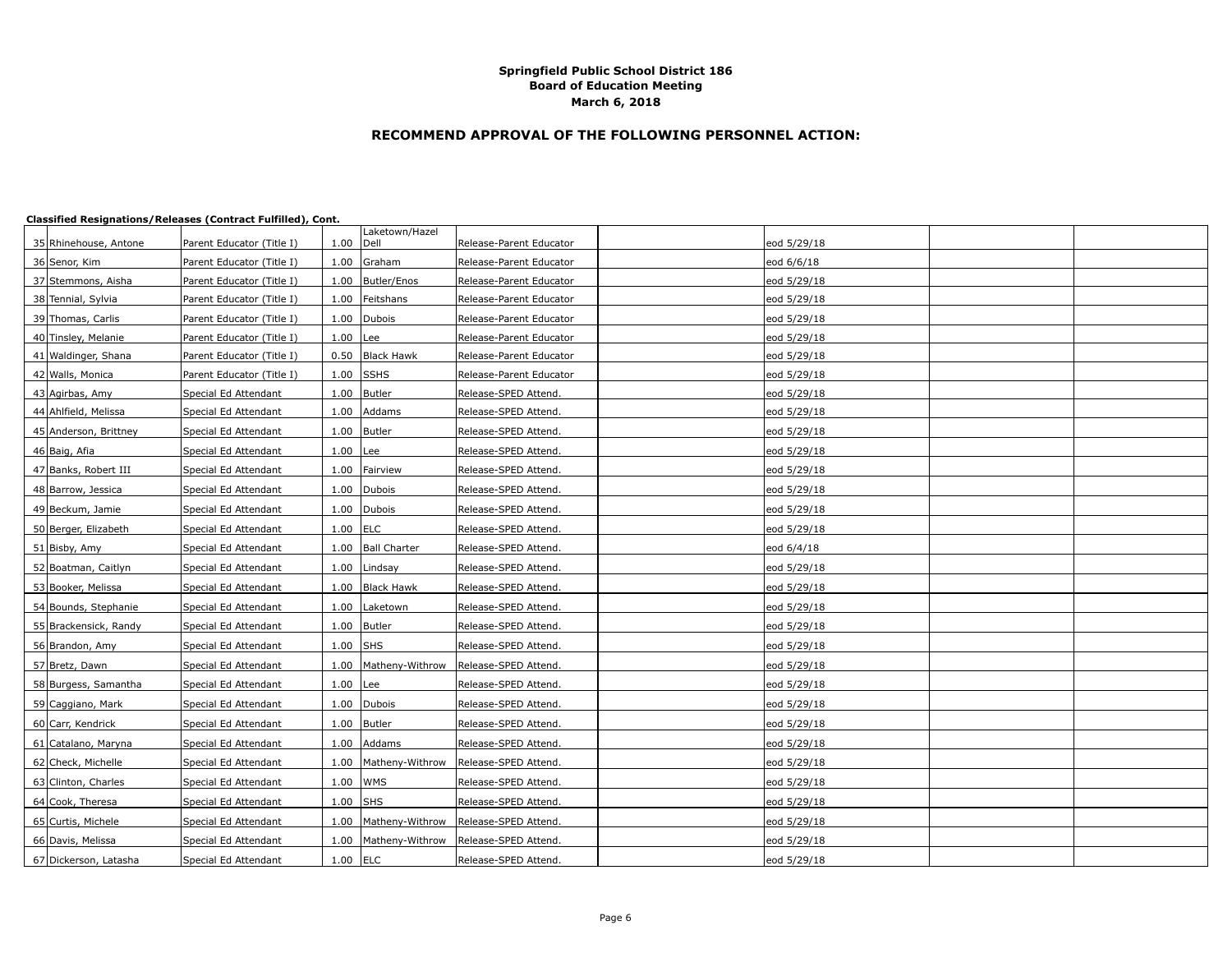# **RECOMMEND APPROVAL OF THE FOLLOWING PERSONNEL ACTION:**

| 68 Dickerson, Lessie    | Special Ed Attendant | $1.00$ Lee  |                     | Release-SPED Attend. | eod 5/29/18 |  |
|-------------------------|----------------------|-------------|---------------------|----------------------|-------------|--|
| 69 Faxon, Emily         | Special Ed Attendant | 1.00        | Lee                 | Release-SPED Attend. | eod 5/29/18 |  |
| 70 Fleenor, Jennifer    | Special Ed Attendant |             | 1.00   Ball Charter | Release-SPED Attend. | eod 6/4/18  |  |
| 71 Foster, Rachel       | Special Ed Attendant | 1.00        | Lee                 | Release-SPED Attend. | eod 5/29/18 |  |
| 72 Funsch, Jennifer     | Special Ed Attendant | 1.00        | McClernand          | Release-SPED Attend. | eod 5/29/18 |  |
| 73 Gardner, Tives A.    | Special Ed Attendant |             | $1.00$ SSHS         | Release-SPED Attend. | eod 5/29/18 |  |
| 74 Gordon, Kathryn      | Special Ed Attendant | $1.00$ Lee  |                     | Release-SPED Attend. | eod 5/29/18 |  |
| 75 Grant, Laura         | Special Ed Attendant | $1.00$ FMS  |                     | Release-SPED Attend. | eod 5/29/18 |  |
| 76 Hampton, Ann         | Special Ed Attendant | 1.00        | Matheny-Withrow     | Release-SPED Attend. | eod 5/29/18 |  |
| 77 Haywood, Joshua      | Special Ed Attendant | $1.00$ SSHS |                     | Release-SPED Attend. | eod 5/29/18 |  |
| 78 Heaps, Manning       | Special Ed Attendant | 1.00        | Feitshans           | Release-SPED Attend. | eod 5/29/18 |  |
| 79 Hennenfent, Allison  | Special Ed Attendant | $1.00$ Lee  |                     | Release-SPED Attend. | eod 5/29/18 |  |
| 80 Holmes, Michael      | Special Ed Attendant | $1.00$ Lee  |                     | Release-SPED Attend. | eod 5/29/18 |  |
| 81 Holmes, Rebecca      | Special Ed Attendant |             | 1.00 Sandburg       | Release-SPED Attend. | eod 5/29/18 |  |
| 82 Hughes, Gary         | Special Ed Attendant | 1.00        | <b>SHS</b>          | Release-SPED Attend. | eod 5/29/18 |  |
| 83 Ingram, Christi      | Special Ed Attendant | 1.00        | Lee                 | Release-SPED Attend. | eod 5/29/18 |  |
| 84 Isham, Keil          | Special Ed Attendant | $1.00$ GMS  |                     | Release-SPED Attend. | eod 5/29/18 |  |
| 85 Jackson, Kizzie      | Special Ed Attendant |             | 1.00 Harvard Park   | Release-SPED Attend. | eod 5/29/18 |  |
| 86 Jameson, Sue         | Special Ed Attendant | 1.00        | Sandburg            | Release-SPED Attend. | eod 5/29/18 |  |
| 87 Johnson, Amy         | Special Ed Attendant | $1.00$ GMS  |                     | Release-SPED Attend. | eod 5/29/18 |  |
| 88 Kennedy, Sandra      | Special Ed Attendant | $1.00$ Lee  |                     | Release-SPED Attend. | eod 5/29/18 |  |
| 89 Khorishko, Natalie   | Special Ed Attendant | 1.00        | Lee                 | Release-SPED Attend. | eod 5/29/18 |  |
| 90 King, Demetra        | Special Ed Attendant | 1.00        | Fairview            | Release-SPED Attend. | eod 5/29/18 |  |
| 91 Kirk, Cassie         | Special Ed Attendant | 1.00        | Fairview            | Release-SPED Attend. | eod 5/29/18 |  |
| 92 Koskey, Cathy        | Special Ed Attendant | 1.00   WMS  |                     | Release-SPED Attend. | eod 5/29/18 |  |
| 93 Koslofski, Timothy   | Special Ed Attendant | 1.00        | Matheny-Withrow     | Release-SPED Attend. | eod 5/29/18 |  |
| 94 Lacy, Tammy          | Special Ed Attendant | 1.00        | <b>WMS</b>          | Release-SPED Attend. | eod 5/29/18 |  |
| 95 Lamarca, Amanda      | Special Ed Attendant | 1.00        | Laketown            | Release-SPED Attend. | eod 5/29/18 |  |
| 96 Larson, Andrea       | Special Ed Attendant |             | 1.00 Addams         | Release-SPED Attend. | eod 5/29/18 |  |
| 97 Laubenstein, Anthony | Special Ed Attendant | $1.00$ SHS  |                     | Release-SPED Attend. | eod 5/29/18 |  |
| 98 Lewis, Kimberly      | Special Ed Attendant | $1.00$ JMS  |                     | Release-SPED Attend. | eod 5/29/18 |  |
| 99 Logsdon, Thomas, II  | Special Ed Attendant | $1.00$ Lee  |                     | Release-SPED Attend. | eod 5/29/18 |  |
| 100 Love, Reba          | Special Ed Attendant |             | 1.00 Laketown       | Release-SPED Attend. | eod 5/29/18 |  |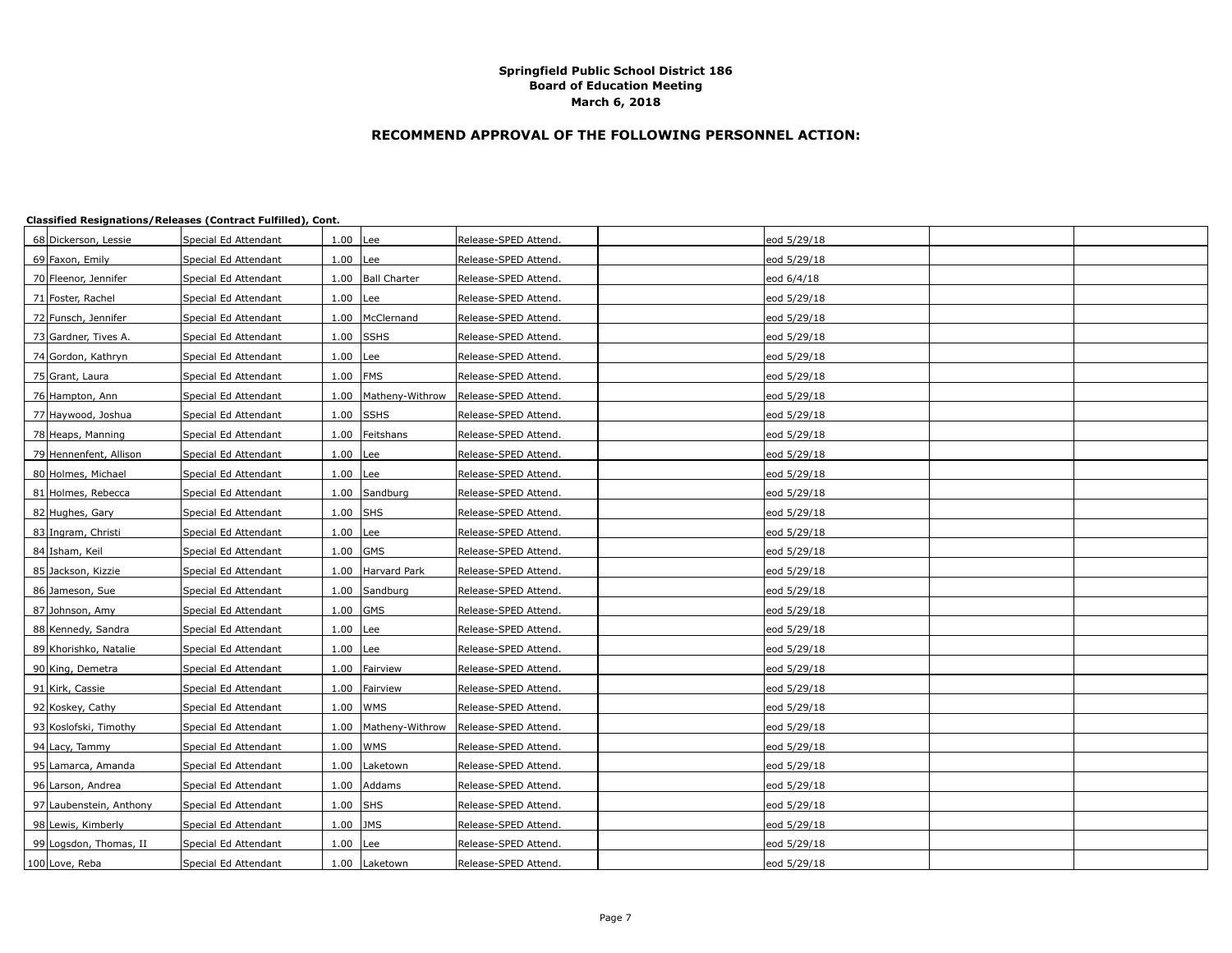# **RECOMMEND APPROVAL OF THE FOLLOWING PERSONNEL ACTION:**

| 101 Lucasey, Julianne    | Special Ed Attendant |            | 1.00 Dubois            | Release-SPED Attend. | eod 5/29/18 |  |
|--------------------------|----------------------|------------|------------------------|----------------------|-------------|--|
| 102 Ma, Yanli            | Special Ed Attendant | $1.00$ JMS |                        | Release-SPED Attend. | eod 5/29/18 |  |
| 103 Maniece, Traci       | Special Ed Attendant |            | 1.00 Graham            | Release-SPED Attend. | eod 6/6/18  |  |
| 104 Martin, Nina         | Special Ed Attendant |            | 0.50 Feitshans         | Release-SPED Attend. | eod 5/29/18 |  |
| 105 McAllister, Kenyatta | Special Ed Attendant | 1.00       | <b>GMS</b>             | Release-SPED Attend. | eod 5/29/18 |  |
| 106 McAllister, Leah     | Special Ed Attendant |            | 1.00 Lindsay           | Release-SPED Attend. | eod 5/29/18 |  |
| 107 Meek, Paris          | Special Ed Attendant | $1.00$ Lee |                        | Release-SPED Attend. | eod 5/29/18 |  |
| 108 Mehundrew, Kim       | Special Ed Attendant | 1.00 SSHS  |                        | Release-SPED Attend. | eod 5/29/18 |  |
| 109 Milburn, Janet       | Special Ed Attendant | $1.00$ Lee |                        | Release-SPED Attend. | eod 5/29/18 |  |
| 110 Miller, Robbie       | Special Ed Attendant | $1.00$ JMS |                        | Release-SPED Attend. | eod 5/29/18 |  |
| 111 Neal, Deborah        | Special Ed Attendant |            | 1.00   McClernand      | Release-SPED Attend. | eod 5/29/18 |  |
| 112 Newman, Sean         | Special Ed Attendant |            | 1.00 Laketown          | Release-SPED Attend. | eod 5/29/18 |  |
| 113 Nolte, Erin          | Special Ed Attendant |            | 1.00 Lindsay           | Release-SPED Attend. | eod 5/29/18 |  |
| 114 North, Herbert       | Special Ed Attendant | $1.00$ Lee |                        | Release-SPED Attend. | eod 5/29/18 |  |
| 115 Pagano, Abbi         | Special Ed Attendant | $1.00$ Lee |                        | Release-SPED Attend. | eod 5/29/18 |  |
| 116 Paul, Virginia       | Special Ed Attendant | $1.00$ SHS |                        | Release-SPED Attend. | eod 5/29/18 |  |
| 117 Perkins, Kristen     | Special Ed Attendant |            | 1.00 Marsh             | Release-SPED Attend. | eod 5/29/18 |  |
| 118 Perkins, Jeff        | Special Ed Attendant |            | 1.00 Marsh             | Release-SPED Attend. | eod 5/29/18 |  |
| 119 Pittman, Matthew     | Special Ed Attendant | 1.00 SSHS  |                        | Release-SPED Attend. | eod 5/29/18 |  |
| 120 Prather, Sara        | Special Ed Attendant |            | 1.00   Matheny-Withrow | Release-SPED Attend. | eod 5/29/18 |  |
| 121 Pratt, Roosevelt     | Special Ed Attendant | $1.00$ JMS |                        | Release-SPED Attend. | eod 5/29/18 |  |
| 122 Primm, Angela        | Special Ed Attendant | $1.00$ Lee |                        | Release-SPED Attend. | eod 5/29/18 |  |
| 123 Ratterree, Iryna     | Special Ed Attendant |            | 1.00   Ball Charter    | Release-SPED Attend. | eod 6/4/18  |  |
| 124 Reese, Rosalina      | Special Ed Attendant | $1.00$ Lee |                        | Release-SPED Attend. | eod 5/29/18 |  |
| 125 Robertson, Laurie    | Special Ed Attendant | 1.00 JMS   |                        | Release-SPED Attend. | eod 5/29/18 |  |
| 126 Rockwell, Sean       | Special Ed Attendant | $1.00$ Lee |                        | Release-SPED Attend. | eod 5/29/18 |  |
| 127 Roscetti, Ashleigh   | Special Ed Attendant | 1.00       | Harvard Park           | Release-SPED Attend. | eod 5/29/18 |  |
| 128 Russell, Michelene   | Special Ed Attendant |            | 1.00 Butler            | Release-SPED Attend. | eod 5/29/18 |  |
| 129 Scanlan, Tara        | Special Ed Attendant |            | 1.00 Laketown          | Release-SPED Attend. | eod 5/29/18 |  |
| 130 Scarlborough, Joel   | Special Ed Attendant |            | 1.00 Dubois            | Release-SPED Attend. | eod 5/29/18 |  |
| 131 Schafer, Rachael     | Special Ed Attendant | $1.00$ ELC |                        | Release-SPED Attend. | eod 5/29/18 |  |
| 132 Scheibe, Dennis      | Special Ed Attendant | $1.00$ SHS |                        | Release-SPED Attend. | eod 5/29/18 |  |
| 133 Schwappach, Haley    | Special Ed Attendant | $1.00$ SHS |                        | Release-SPED Attend. | eod 5/29/18 |  |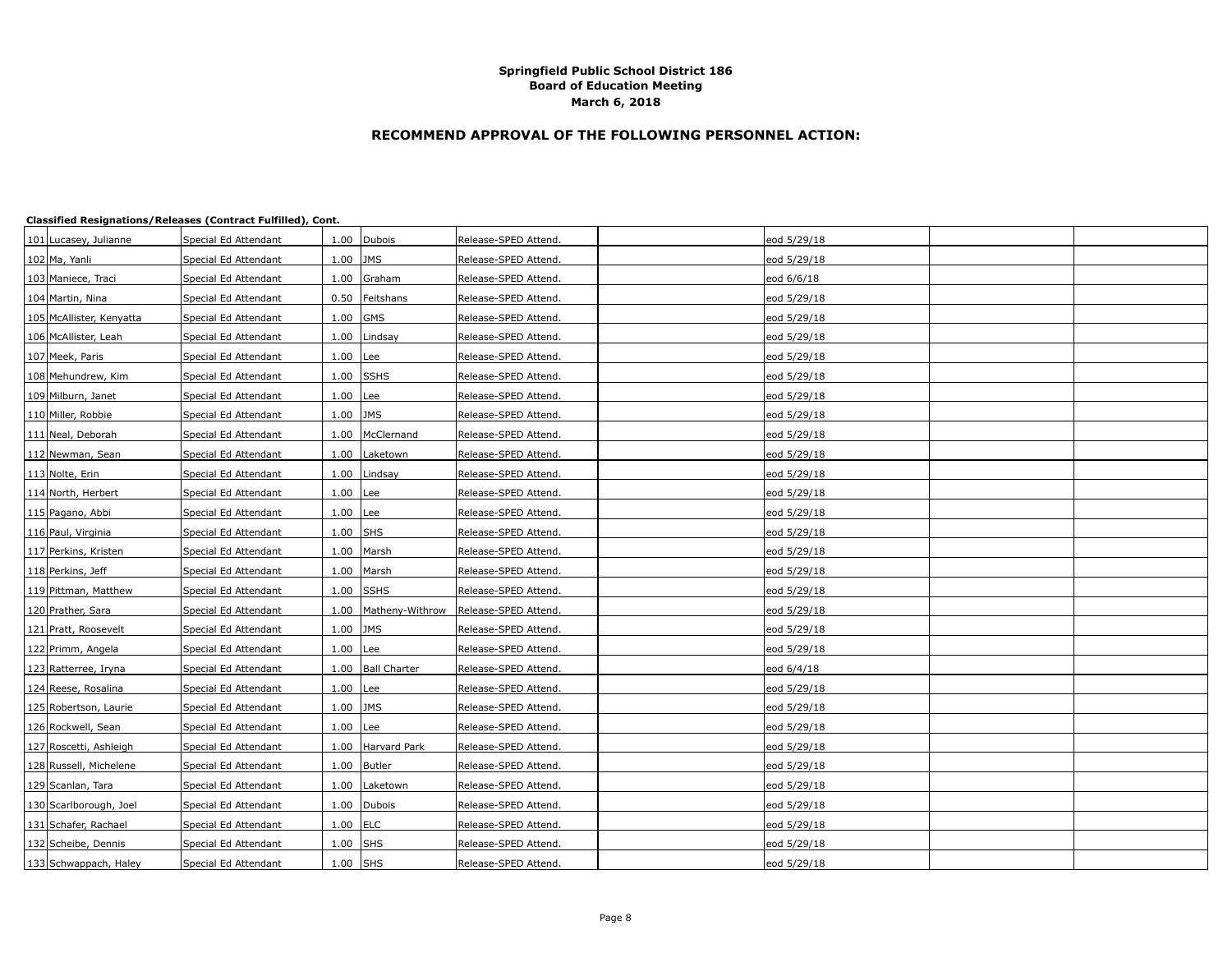# **RECOMMEND APPROVAL OF THE FOLLOWING PERSONNEL ACTION:**

| 134 Shellhammer, Jaclyn | Special Ed Attendant |            | 1.00 WMS                       | Release-SPED Attend. | eod 5/29/18                                            |  |
|-------------------------|----------------------|------------|--------------------------------|----------------------|--------------------------------------------------------|--|
| 135 Shoemaker, Linda    | Special Ed Attendant | 1.00       | <b>SSHS</b>                    | Release-SPED Attend. | eod 5/29/18                                            |  |
| 136 Smith, Jason        | Special Ed Attendant |            | 1.00 Wilcox                    | Release-SPED Attend. | eod 5/29/18                                            |  |
| 137 Smith, Shatriya     | Special Ed Attendant | 1.00       | <b>ELC</b>                     | Release-SPED Attend. | eod 5/29/18                                            |  |
| 138 Staff, Lindsey      | Special Ed Attendant | 0.50       | Harvard Park                   | Release-SPED Attend. | eod 5/29/18                                            |  |
| 139 Stemmons, Eleanor   | Special Ed Attendant |            | $1.00$ SSHS                    | Release-SPED Attend. | eod 5/29/18                                            |  |
| 140 Stemmons, Vernon    | Special Ed Attendant |            | 1.00 Marsh                     | Release-SPED Attend. | eod 5/29/18                                            |  |
| 141 Stillwagon, Kyle    | Special Ed Attendant | 1.00       | Lee                            | Release-SPED Attend. | eod 5/29/18                                            |  |
| 142 Szoke, Theresa      | Special Ed Attendant | 1.00       | Matheny-Withrow                | Release-SPED Attend. | eod 5/29/18                                            |  |
| 143 Tamam, Hind         | Special Ed Attendant | $1.00$ Lee |                                | Release-SPED Attend. | eod 5/29/18                                            |  |
| 144 Taylor, Mary        | Special Ed Attendant | 1.00       | LHS                            | Release-SPED Attend. | eod 5/29/18                                            |  |
| 145 Thomas, Chevelle    | Special Ed Attendant | 1.00       | McClernand                     | Release-SPED Attend. | eod 5/29/18                                            |  |
| 146 Townsend, Marilyn   | Special Ed Attendant | 1.00       | Lee                            | Release-SPED Attend. | eod 5/29/18                                            |  |
| 147 Walton, Kendra      | Special Ed Attendant | 1.00       | Laketown                       | Release-SPED Attend. | eod 5/29/18                                            |  |
| 148 Ware, Belinda       | Special Ed Attendant | 1.00       | <b>SSHS</b>                    | Release-SPED Attend. | eod 5/29/18                                            |  |
| 149 Welch, Susan        | Special Ed Attendant | 1.00       | Laketown                       | Release-SPED Attend. | eod 5/29/18                                            |  |
| 150 Wells, Mechelle     | Special Ed Attendant | 1.00       | Marsh                          | Release-SPED Attend. | eod 5/29/18                                            |  |
| 151 Westbrooks, Tiffany | Special Ed Attendant | 1.00       | Fairview                       | Release-SPED Attend. | eod 5/29/18                                            |  |
| 152 Wheaton, Rebecca    | Special Ed Attendant | 1.00       | Matheny-Withrow                | Release-SPED Attend. | eod 5/29/18                                            |  |
| 153 Wideman, Ininia     | Special Ed Attendant | 1.00       | <b>FMS</b>                     | Release-SPED Attend. | eod 5/29/18                                            |  |
| 154 Wilkins, Hazel      | Special Ed Attendant | $1.00$ FMS |                                | Release-SPED Attend. | eod 5/29/18                                            |  |
| 155 Williams, Antwone   | Special Ed Attendant | 1.00       | Feitshans                      | Release-SPED Attend. | eod 5/29/18                                            |  |
| 156 Wilson, Talena      | Special Ed Attendant | 1.00       | Lee                            | Release-SPED Attend. | eod 5/29/18                                            |  |
| 157 Wolf, Edyth         | Special Ed Attendant | 1.00       | Enos                           | Release-SPED Attend. | eod 5/29/18                                            |  |
| 158 Womack, Jody        | Special Ed Attendant | 1.00       | Hazel Dell                     | Release-SPED Attend. | eod 5/29/18                                            |  |
| 159 Wyatt, Teneka       | Special Ed Attendant | $0.50$ ELC |                                | Release-SPED Attend. | eod 5/29/18                                            |  |
| 160 Ziogas, Ruth        | Special Ed Attendant | 1.00       | <b>LHS</b>                     | Release-SPED Attend. | eod 5/29/18                                            |  |
| 161 Allbritton, Tara    | Lead CD Associate    | 1.00       | Southern View/<br><b>SCOPE</b> | Resignation          | eod 3/8/18, to accept other<br>employment in district  |  |
| 162 Ballow, Marsha      | Noon Hour Supv       | 1.00       | Enos                           | Resignation          | eod 2/26/18                                            |  |
| 163 Jones, Calvin       | Special Ed Attendant | 1.00       | LHS                            | Resignation          | eod 2/25/18, to accept other<br>employment in district |  |
| 164 Lucasey, Tyler      | Crossing Guard       | 1.00       | Lindsay                        | Resignation          | eod 2/16/18                                            |  |
| 165 Pennell, Buffy      | Secretary IV         | 1.00 SSHS  |                                | Resignation          | eod 3/1/18, to accept other<br>employment in district  |  |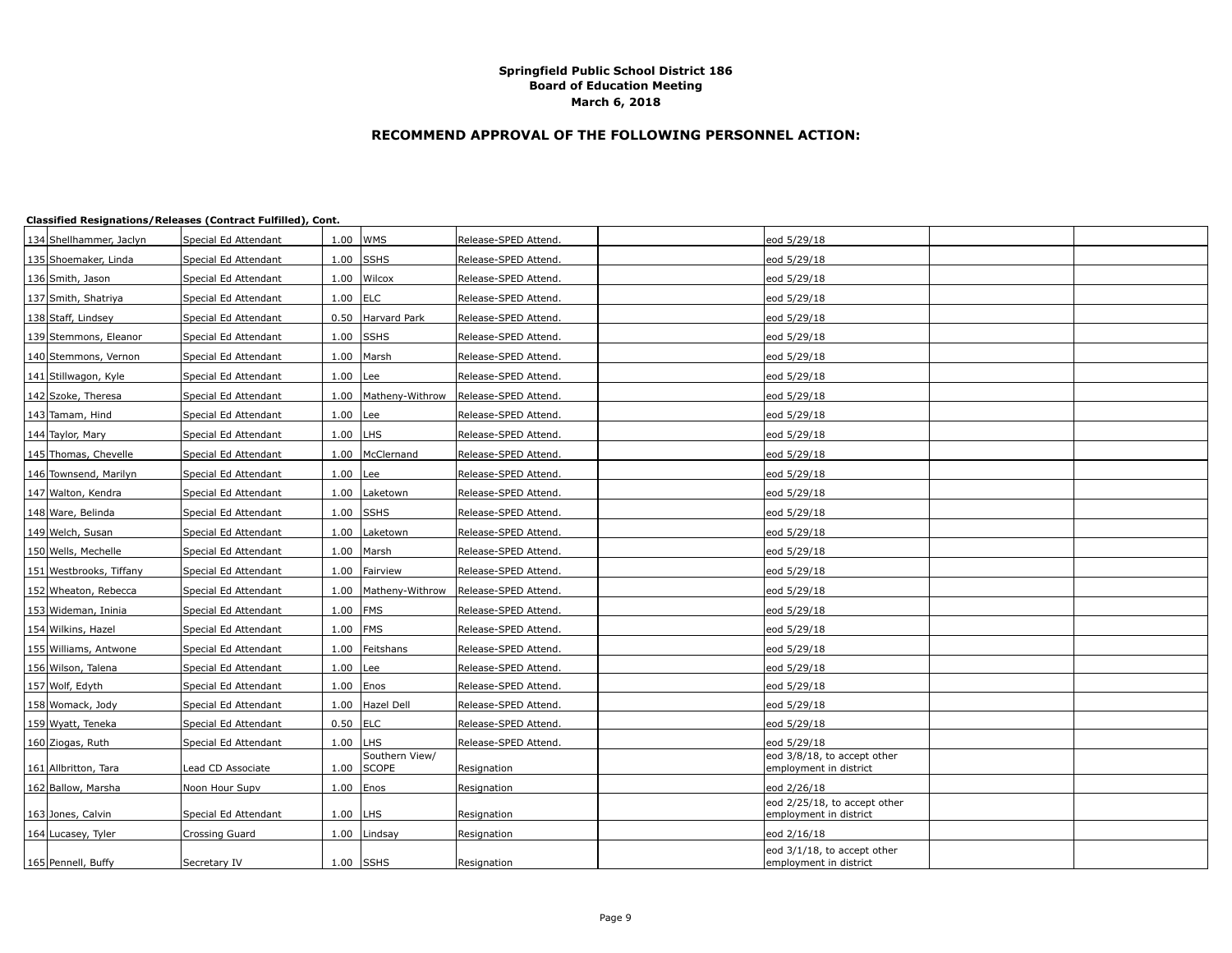## **RECOMMEND APPROVAL OF THE FOLLOWING PERSONNEL ACTION:**

#### **Classified Resignations/Releases (Contract Fulfilled), Cont.**

| 166 Weller, Amber  | Secretary IV | $\sim$<br><b>L.UU</b> | Laketown | <b>IResignation</b> | leod 3/7/18 |  |
|--------------------|--------------|-----------------------|----------|---------------------|-------------|--|
| 167 Wheatly, Terry | ssing Guard  | 1.00 GMS              |          | Resignation         | eod 2/16/18 |  |

#### **Lawrence Education Center**

| 1 Willenborg, Dave       | HSC Driver's Ed                                      | 1.00       | <b>LEC</b> | Release-Certified  | eod 6/30/18 |
|--------------------------|------------------------------------------------------|------------|------------|--------------------|-------------|
| 2 Jacobs, Mary           | Secretary II                                         | $0.50$ LEC |            | Release-Classified | eod 5/29/18 |
| 3 Lael, Laura            | Resource Math Instructor                             | $1.00$ LEC |            | Release-Classified | eod 5/29/18 |
| 4 Petty, Kathryn         | Computer Literacy/<br>Careers/Transitions Specialist | $1.00$ LEC |            | Release-Classified | eod 6/30/18 |
| 5 Runkel-Benske, Teriann | High School Equivalency<br>Instructor (HSE)          | $1.00$ LEC |            | Release-Classified | eod 5/29/18 |
| 6 Sherman, Barbara       | PYTW Case Manager                                    | $1.00$ LEC |            | Release-Classified | eod 5/29/18 |
| 7 Anderson, Emily        | HSC Social Studies                                   | $1.00$ LEC |            | Release-Night      | eod 5/17/18 |
| 8 Dye, Betsy             | HSC English                                          | $1.00$ LEC |            | Release-Night      | eod 5/17/18 |
| 9 Jugan, Ryan            | Night Administrator                                  | $1.00$ LEC |            | Release-Night      | eod 5/17/18 |
| 10 Kinder, Scott         | HSC Math                                             | $1.00$ LEC |            | Release-Night      | eod 5/17/18 |
| 11 Libera, Karla         | Night Counselor                                      | $1.00$ LEC |            | Release-Night      | eod 5/17/18 |
| 12 Malany, Barbara       | Night Credit Recovery (Floater)                      | $1.00$ LEC |            | Release-Night      | eod 5/17/18 |
| 13 McParland, Damon      | Night Credit Recovery (Floater)                      | $1.00$ LEC |            | Release-Night      | eod 5/17/18 |
| 14 Reed, Janice Leigh    | Night Credit Recovery (Floater)                      | $1.00$ LEC |            | Release-Night      | eod 5/17/18 |
| 15 Roberts, Dave         | HSC Social Studies                                   | $1.00$ LEC |            | Release-Night      | eod 5/17/18 |
| 16 Taylor, Mike          | <b>HSC Science</b>                                   | $1.00$ LEC |            | Release-Night      | eod 5/17/18 |

#### **Coaching/Extra-Curricular**

| eod 3/2/18<br>Matthew<br>Wrestling<br>$\sim$ $\sim$<br><b>ISHS</b><br><b>Heac</b><br>' IBerge.<br>. .<br>esignation<br>.<br><b>1.</b> 00<br>$-000$ |  |  |  |  |  |
|----------------------------------------------------------------------------------------------------------------------------------------------------|--|--|--|--|--|
|                                                                                                                                                    |  |  |  |  |  |

**260.79**

# **B. New Hires/Rehires**

| <b>Name</b>    | <b>Job Title</b> | <b>FTE</b> | Location | <b>Personnel Activity</b> | Salary | Effective | <b>Funding Source</b> | New/Replace |  |  |
|----------------|------------------|------------|----------|---------------------------|--------|-----------|-----------------------|-------------|--|--|
| Administrative |                  |            |          |                           |        |           |                       |             |  |  |
|                |                  |            |          |                           |        |           |                       |             |  |  |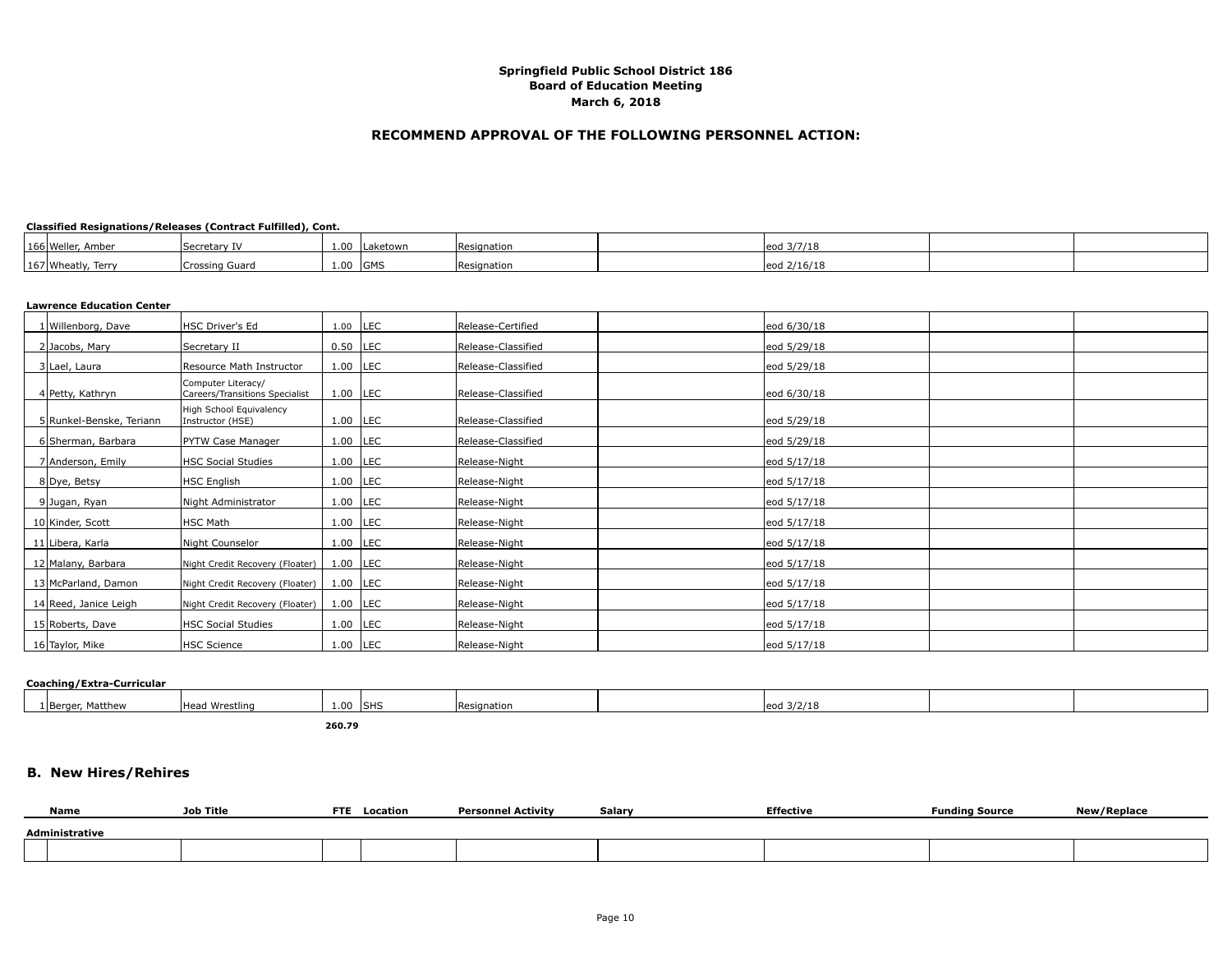## **RECOMMEND APPROVAL OF THE FOLLOWING PERSONNEL ACTION:**

| Certified |  |  |
|-----------|--|--|
|           |  |  |

| certified |  |  |  |  |  |  |  |  |  |  |  |
|-----------|--|--|--|--|--|--|--|--|--|--|--|
|           |  |  |  |  |  |  |  |  |  |  |  |
|           |  |  |  |  |  |  |  |  |  |  |  |
|           |  |  |  |  |  |  |  |  |  |  |  |
|           |  |  |  |  |  |  |  |  |  |  |  |

| <b>Classified</b>          |                                                        |            |                                        |                                        |                                                                                                             |                            |                                            |                       |
|----------------------------|--------------------------------------------------------|------------|----------------------------------------|----------------------------------------|-------------------------------------------------------------------------------------------------------------|----------------------------|--------------------------------------------|-----------------------|
| 1 Allbritton, Tara         | Parent Educator-Title I                                |            | 1.00 Southern View                     | New Hire (change in<br>employee group) | \$21.00 per hour (Year 1 -17-18),<br>4 hours per day, 180 days per<br>year                                  | 3/9/18 (one year only)     | 153-3000-6221-51159-1800  Erika Jenkins    |                       |
| 2 Casper, Mary Kate        | Assistant Custodian                                    |            | 1.00   Enos/Douglas                    | New Hire                               | \$1,234.19 bi-weekly (6/1 - 17-<br>18), 8 hours per day, 260 days<br>per year                               | 3/7/18                     | 210-2540-0700-51167<br>210-2540-0500-51167 | Raphael Logan         |
| 3 Haywood, Joshua          | Special Ed Attendant                                   |            | $1.00$ SSHS                            | New Hire                               | \$12.60 per hour (Step 1 - 17-<br>18), 6.5 hours per day, 191 days<br>per year                              | 3/7/18 (one year only)     | 110-1200-5300-51165                        | Abigail McNear        |
| 4 Heaps, Manning           | Special Ed Attendant                                   |            | 1.00 Feitshans                         | New Hire                               | \$13.60 per hour (Step $1 + 60 -$<br>17-18), 6.5 hours per day, 191<br>days                                 | $3/7/18$ (one year only)   |                                            | Angie Ausmus          |
| 5 Jones, Calvin            | Truancy/Post-Secondary<br>Support                      | $1.00$ LHS |                                        | New Hire (change in<br>employee group) | \$24.95 per hour (17-18), 7.5<br>hours per day, 175 days per year                                           | $ 2/26/18$ (one year only) | 153-2110-6221-51164-1800 Felicia Stapleton |                       |
| 6 McAllister, Kenyatta     | Special Ed Attendant                                   |            | $1.00$ GMS                             | New Hire                               | \$13.60 per hour (Step $1 + 60 -$<br>17-18), 6.5 hours per day, 191<br>days                                 | $3/7/18$ (one year only)   |                                            | New Allocation        |
| 7 Pennell, Buffy           | Administrative Assistant to<br>the Director of Title I |            | <b>Business Service</b><br>1.00 Center | New Hire (change in<br>employee group) | \$41,500 (17-18), 8 hours per<br>day, 260 days per year                                                     | 3/2/18                     | 153-2330-6221-51126-1800 Judy West         |                       |
| 8 Robinette, Dave          | Assistant Custodian                                    | 1.00 LHS   |                                        | New Hire                               | \$1,234.19 bi-weekly (6/1 - 17-<br>18), 8 hours per day, 260 days<br>per year                               | 3/7/18                     | 210-2540-5100-51167                        | Michele Davis         |
| 9 Whitaker-Currie, Felicia | Secretary I - Floater                                  |            | 1.00 Various                           | New Hire                               | \$108.31 per day (I/I - 17-18), 8<br>hours per day, 214 days per year 3/7/18 (one year only)                |                            |                                            | Latoya Wright         |
| 10 Wilson, Talena          | Special Ed Attendant                                   | $1.00$ Lee |                                        | New Hire                               | \$13.60 per hour (Step $1 + 60 -$<br>17-18), plus .80 per hour<br>longevity, 6.5 hours per day, 191<br>days | 3/7/18 (one year only)     |                                            | <b>New Allocation</b> |

#### **Lawrence Education Center**

**10.00**

## **C. Hourly New Hires (Non-benefit)**

| Name      | Job Title | <b>FTE</b> | Location | <b>Personnel Activity</b> | Salary | <b>Effective</b> | <b>Funding Source</b> | w/Replace |  |
|-----------|-----------|------------|----------|---------------------------|--------|------------------|-----------------------|-----------|--|
| Certified |           |            |          |                           |        |                  |                       |           |  |
|           |           |            |          |                           |        |                  |                       |           |  |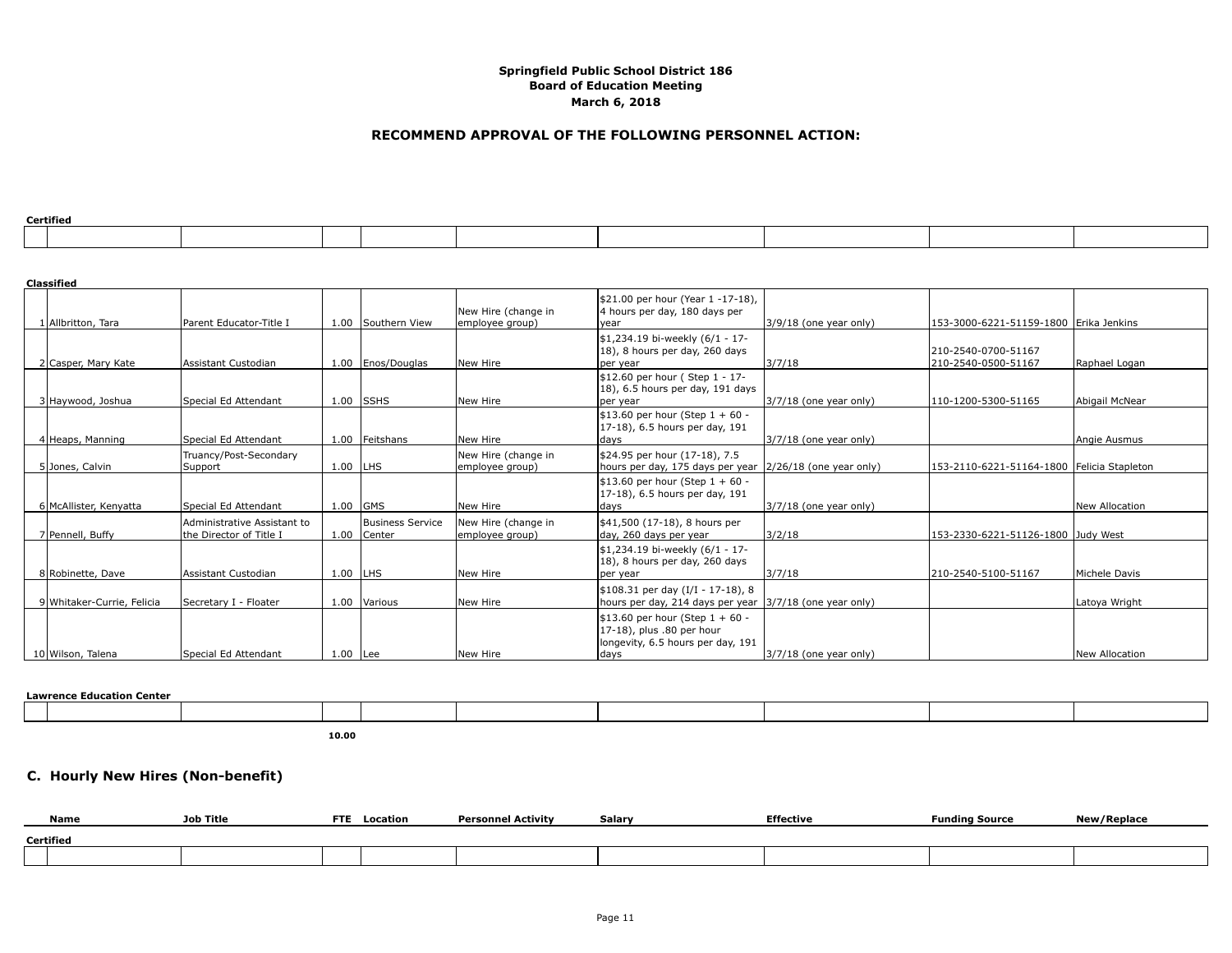## **RECOMMEND APPROVAL OF THE FOLLOWING PERSONNEL ACTION:**

## **Classified**

| 1 Travis, Stephanie | Noon Hour Supy | $\sim$ $\sim$<br>⊥.∪∪ | Dubois | <b>INew Hire</b> | $ $10.50$ per hour $(17-18)$ | 2/21/18 |  |
|---------------------|----------------|-----------------------|--------|------------------|------------------------------|---------|--|
|                     |                | 1.00                  |        |                  |                              |         |  |

## **D. LOAs**

| Name                    | <b>Job Title</b>         |            | <b>FTE</b> Location           | <b>Personnel Activity</b>  | Salarv | <b>Effective</b>                                | <b>Funding Source</b> | New/Replace |
|-------------------------|--------------------------|------------|-------------------------------|----------------------------|--------|-------------------------------------------------|-----------------------|-------------|
| <b>Certified</b>        |                          |            |                               |                            |        |                                                 |                       |             |
| 1 Thomas, Lakisha       | Principal's Asst.        |            | 1.00   Matheny-Withrow        | <b>FMLA</b>                |        | 2/21/18 to 4/18/18, maternity                   |                       |             |
| 2 Bohlen, Laura         | Science                  | $1.00$ LHS |                               | Return from FMLA           |        | 2/28/18                                         |                       |             |
| 3 Holcomb, Greg         | Administrative Intern    |            | 1.00 Douglas                  | Return from FMLA           |        | 2/22/18                                         |                       |             |
| 4 Montalvo, Tracy       | Early Start              | $1.00$ ELC |                               | Return from FMLA           |        | 3/6/18                                          |                       |             |
| 5 Sangster, Kaylee      | AVID                     |            | 1.00 WMS                      | Return from FMLA           |        | 2/26/18                                         |                       |             |
| 6 Blackburn, Eric       | Special Education        | $1.00$ JMS |                               | LOA w/out pay              |        | noon 3/6/18 to 3/14/18, medical                 |                       |             |
| 7 Braswell, Christin    | Vocal/Instrumental Music |            | 1.00 WMS                      | Extension of LOA w/out pay |        | 8/16/18, relocating                             |                       |             |
| 8 Countryman, Stephanie | Language Arts            | $1.00$ JMS |                               | Extension of LOA w/out pay |        | 8/16/18, TRS Disability                         |                       |             |
| 9 Fehrholz, Shannon     | Special Education        | $1.00$ SHS |                               | Extension of LOA w/out pay |        | 8/16/18, professional                           |                       |             |
| 10 Lister, Lindsey      | Special Education        |            | Sandburg/Ball<br>1.00 Charter | Extension of LOA w/out pay |        | 8/16/18, Ball Charter<br>lemplovment            |                       |             |
| 11 Taylor, Joelyn       | Reading                  |            | 1.00 Dubois                   | Extension of LOA w/out pay |        | 8/16/18, first semester only, TRS<br>Disability |                       |             |
| 12 Williams, Tiffany    | <b>Music</b>             |            | 1.00 Dubois                   | Extension of LOA w/out pay |        | 8/16/18, Ball Charter<br>employment             |                       |             |
| 13 Eazelle, Brookelyn   | Grade 2                  |            | 1.00 Laketown                 | Return from LOA w/out pay  |        | 8/16/18                                         |                       |             |
| 14 Giacomini, Melissa   | Grade 3                  |            | 1.00 Harvard Park             | Return from LOA w/out pay  |        | 8/16/18                                         |                       |             |
| 15 Haas, Raechel        | Special Education        |            | 1.00 Wilcox                   | Return from LOA w/out pay  |        | 3/1/18                                          |                       |             |
| 16 Whitley, Samuel      | Psychologist             |            | 1.00 SSS-Graham               | Return from Sabbatical LOA |        | beginning of the 18-19 contract<br>vear         |                       |             |

#### **Classified**

| 1 Riley, Kimberly      | Secretary II         | $1.00$ SHS |                | <b>IFMLA</b>               | 3/1/18 to 3/23/18, medical          |  |
|------------------------|----------------------|------------|----------------|----------------------------|-------------------------------------|--|
| 2 Young, Raymond       | Kitchen Manager      | 1.00       | LEC            | <b>IFMLA</b>               | $2/7/18$ through $5/2/18$ , medical |  |
| 3 Fernandez, Elizabeth | IC. D. Asst.         | 1.00       | Graham/SCOPE   | Extension of FMLA          | 3/6/18 to 4/9/18, medical           |  |
| 4 Christensen, Maria   | Secretary IV         | 1.00       | <b>IDubois</b> | Return from FMLA           | 3/6/18                              |  |
| 5 Raymond, Norma       | Kitchen Manager      | $1.00$ ELC |                | Extension of LOA w/out pay | 2/26/18 to 3/14/18, medical         |  |
| 6 Walton, Kendra       | Special Ed Attendant | 1.00       | Laketown       | Return from LOA w/out pay  | 2/22/18                             |  |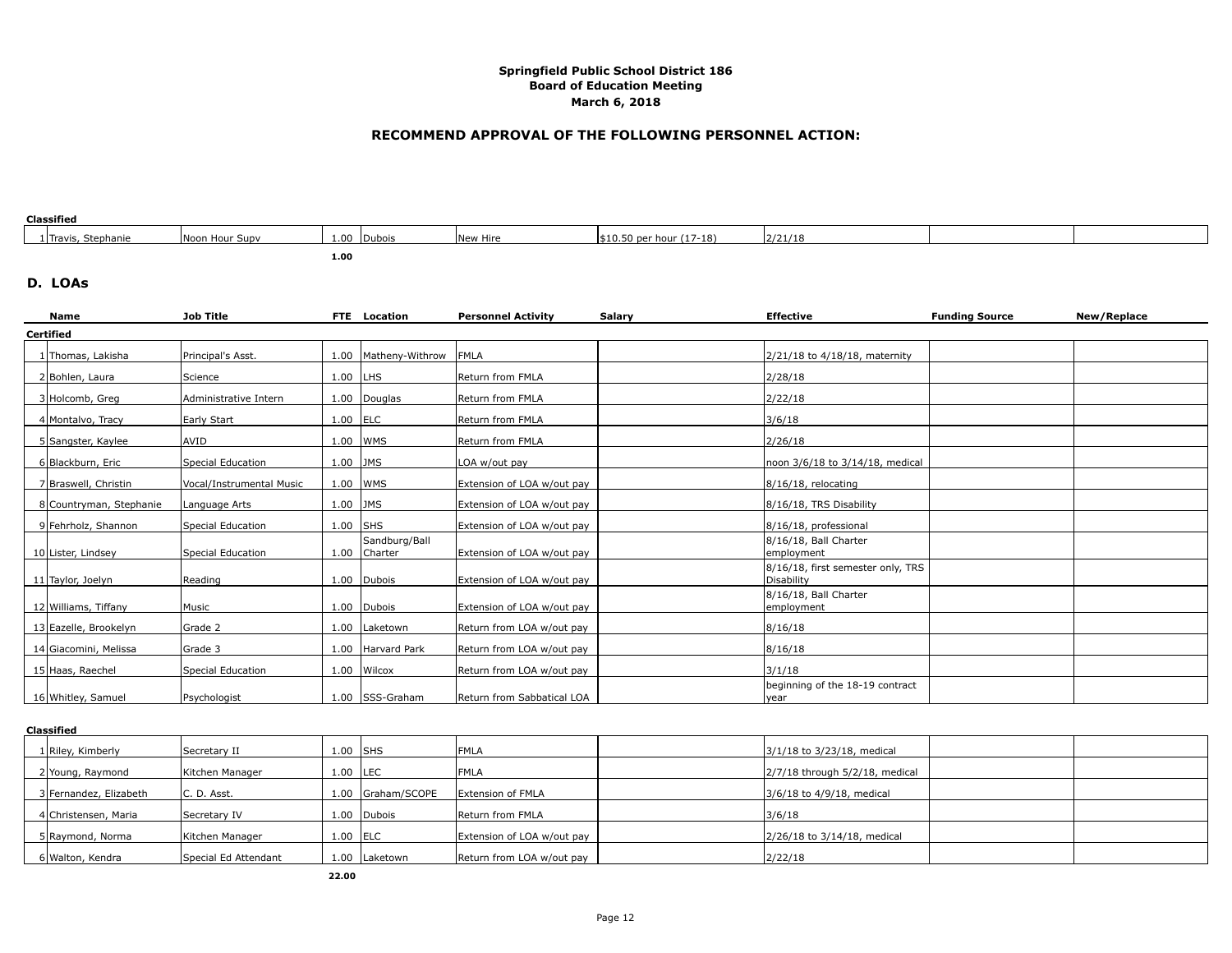## **RECOMMEND APPROVAL OF THE FOLLOWING PERSONNEL ACTION:**

# **E. Change of Assignment**

| Name           | Job Title | <b>FTE</b> | Location | <b>Personnel Activity</b> | Salary | <b>Effective</b> | <b>Funding Source</b> | New/Replace |  |  |
|----------------|-----------|------------|----------|---------------------------|--------|------------------|-----------------------|-------------|--|--|
| Administrative |           |            |          |                           |        |                  |                       |             |  |  |
|                |           |            |          |                           |        |                  |                       |             |  |  |

#### **Certified**

|                        |           |            |                            | salary of \$2,516.52, prorated<br>from \$68,841 (M15/09 - 17-18)<br>for .14 time, 47 days, plus<br>longevity of \$156.60, for a total | 3/15/18 through 5/29/18 (4th gtr           |  |
|------------------------|-----------|------------|----------------------------|---------------------------------------------------------------------------------------------------------------------------------------|--------------------------------------------|--|
| 1   Devlin, Karri      | Gradpoint | $0.14$ SHS | lextension of .14 overload | of \$2,673.13                                                                                                                         | lonly)                                     |  |
| 2 Koeppel, Eric        | lGerman   | $0.14$ SHS | lextension of .14 overload | salary of \$2,282.02, prorated<br>[from \$62,426 (M12/08 - 17-18)<br>for .14 time, 47 days                                            | 3/15/18 through 5/29/18 (4th gtr<br>lonlv` |  |
| 3 Lombard, Sharon      | lA+       | $0.14$ SHS | lextension of .14 overload | salary of \$2,282.02, prorated<br>from \$62,426 (M11/09 - 17-18)<br>for .14 time, 47 days                                             | 3/15/18 through 5/29/18 (4th gtr<br>lonivi |  |
| 4 Schweickart, Torsten | lGerman   | $0.21$ SHS | lextension of .21 overload | salary of \$3,005.74, prorated<br>from \$54,816 (M10/05 - 17-18)<br>for .21 time, 47 days                                             | 3/15/18 through 5/29/18 (4th qtr           |  |

#### **Classified**

| 1 Baig, Afia    | Special Ed Attendant          | 1.00     | Wilcox       | from Wilcox Elementary to<br>Lee School, no change in<br>hours                |                                                                                                                        | $ 2/20/18$ (one year only) |                         | New Allocation                          |
|-----------------|-------------------------------|----------|--------------|-------------------------------------------------------------------------------|------------------------------------------------------------------------------------------------------------------------|----------------------------|-------------------------|-----------------------------------------|
| 2 Craig, Avryl  | Duplicating Center Technician | 1.00 IRC |              | position reclassified from<br>Step 1/1 to Step III/1                          | \$117.70 per day (Step III/I - 17-<br>[18], plus .80 per hour longevity, 8<br>hours per day, 260 days per year 13/7/18 |                            |                         |                                         |
| 3 Harney, Karla | Kitchen Manager               | 1.00     | Hazel Dell   | Change in longevity from<br>$\frac{1}{3}$ .20 per hour to \$1.60 per<br>lhour |                                                                                                                        | 4/9/18                     |                         | incorrect rate listed on<br>areen sheet |
| 4 Morrow, Stacy | Kitchen Helper                | 1.00     | Harvard Park | from 4 hours per day to 7.5<br>hours per day                                  |                                                                                                                        | 3/7/18                     | 10-2560-3800-1166-171-0 | redistribution of hours                 |

#### **Lawrence Education Center**

|  | Coaching |  |  |  |  |  |  |  |  |  |
|--|----------|--|--|--|--|--|--|--|--|--|
|  |          |  |  |  |  |  |  |  |  |  |

**4.63**

# **F. Coaching/Extra-Curricular Assignments**